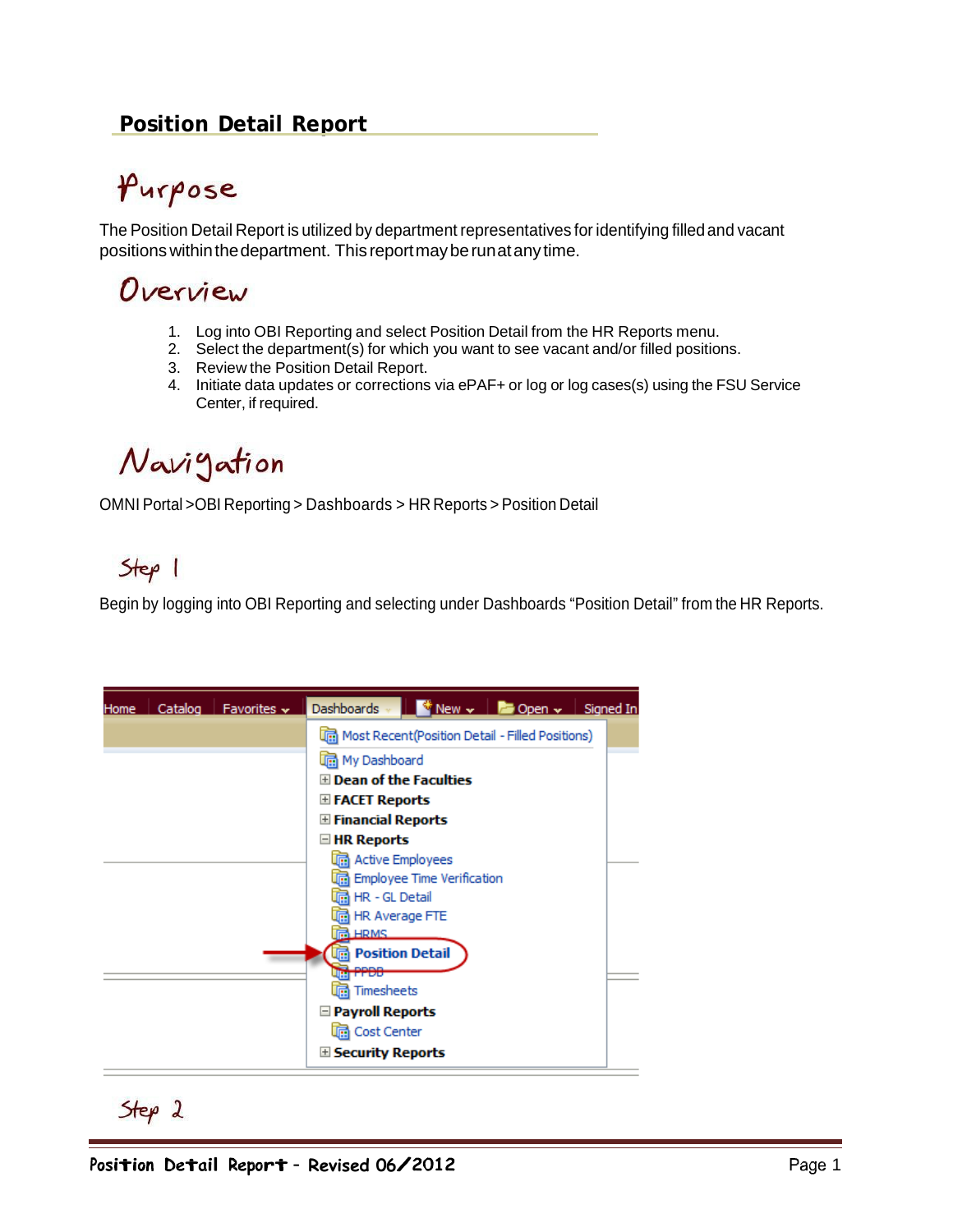Select from the Position Detail which type of positions that you would like to view, "Filled Positions" or "Vacant Positions".

| <b>Position Detail</b>  |                         |                                  | Home                                                                | Catalog | Favorites $\sim$ | Dashboards $\sim$     | $New -$ | <b>Department</b> |
|-------------------------|-------------------------|----------------------------------|---------------------------------------------------------------------|---------|------------------|-----------------------|---------|-------------------|
| <b>Filled Positions</b> | <b>Vacant Positions</b> | Filled Positions - User Sortable | Vacant Positions - User Sortable                                    |         |                  |                       |         |                   |
| $=$                     |                         |                                  |                                                                     |         |                  |                       |         |                   |
|                         |                         |                                  |                                                                     |         |                  |                       |         |                   |
|                         |                         |                                  | $\blacksquare$ Data contained within this report was last loaded on |         |                  | 6/20/2012 01:49:01 AM |         |                   |
| $=$                     |                         |                                  |                                                                     |         |                  |                       |         |                   |
|                         |                         |                                  |                                                                     |         |                  |                       |         |                   |
|                         |                         |                                  | <b>Position Department</b><br>Select Dept(s)<br>≖                   | Apply   | Reset            |                       |         |                   |
|                         |                         |                                  |                                                                     |         |                  |                       |         |                   |
| $\equiv$                |                         |                                  |                                                                     |         |                  |                       |         |                   |

### **Position Detail for Filled Positions**

Select the department or departments for which you want to review position detail by clicking and entering a  $\boxtimes$  for the selected department(s). You MUST make selection(s) for any field marked with an asterisk (\*).

|              | 001000 - President's Office           |   | Apply<br>Reset         |
|--------------|---------------------------------------|---|------------------------|
|              | V 001000 - President's Office         | ▴ |                        |
|              | 001008 - Seminole Boosters (non-comp) |   |                        |
| <b>No Fi</b> | 001009 - The FSU Veteran's Center     |   |                        |
| Please       | 004000 - General Counsel              |   | hdown Then click "Go". |
|              | 005000 - Ofc of IG Services           |   |                        |
|              | 006000 - Athletics Admin (don't Use)  |   |                        |
|              | 006002 - Athletics Administration     |   |                        |
|              | 010000 Sr VP Finance & Administration |   |                        |

You can select your department from here or you can select your department(s) by clicking on More/Search. From the department criteria "Select Values" window, select the department or departments for which you want to review active employees. Individually select departments by double clicking or highlighting the row and click on **>** Move button. Then click OK.

If you select multiple departments, they can be sorted within the report once it is run.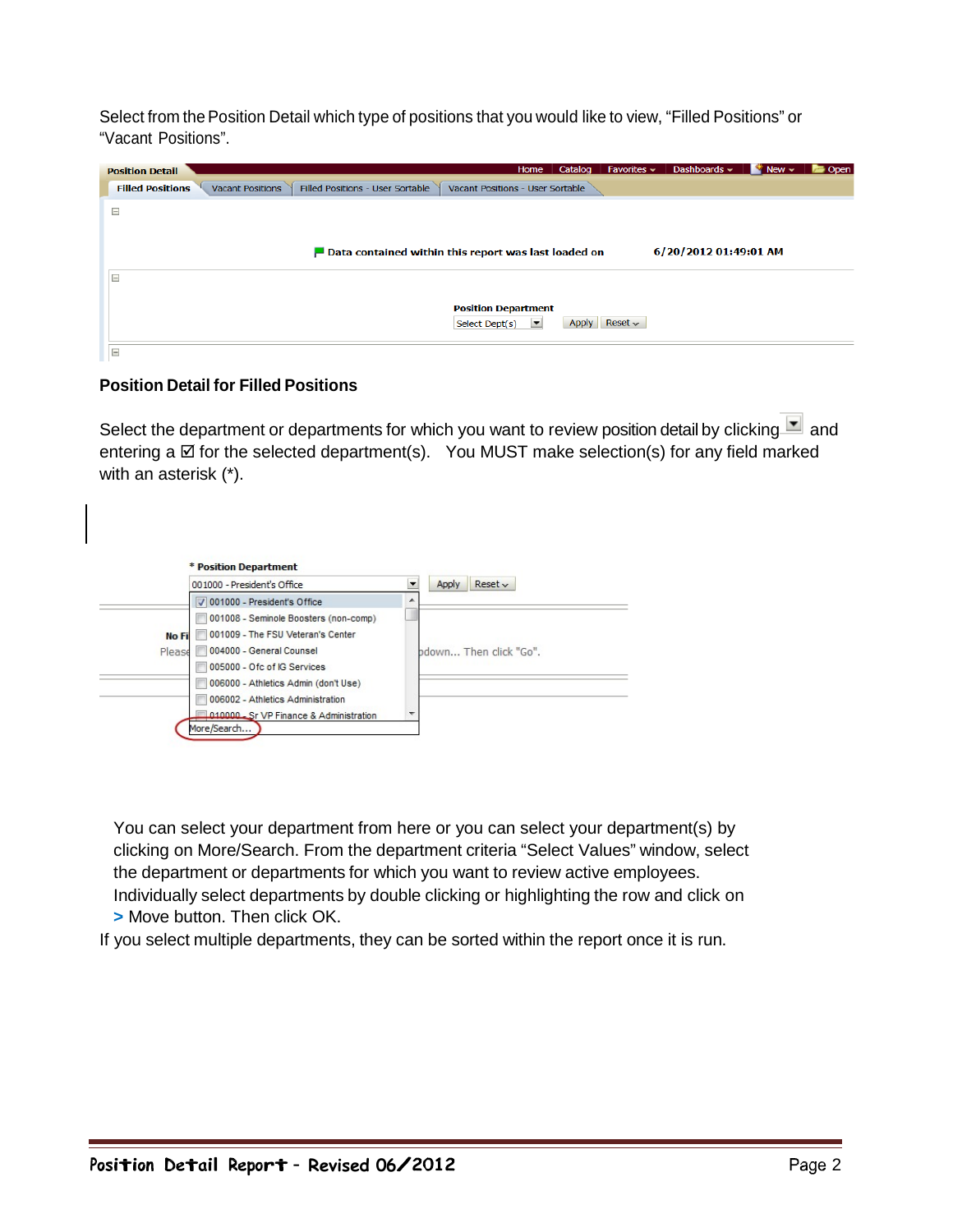## $Step 3$

The "Filled Positions" Tab contains employee and position data for all currently filled positions. You have the ability to view the data with:

- Location ID or Bldg/Room
- Reports To Employee ID or Manager Person Name (Employee Supervisor).

You also have the ability to sort by Position Number or Incumbent Name Review thePosition Detail Report andverify data.

Note: Any data listed in Red indicates more information is available.



| Desc               | Job  | Bldg                 | <b>Manager Person</b> | <b>Salary</b>        | <b>Empl</b> | Emp                      |
|--------------------|------|----------------------|-----------------------|----------------------|-------------|--------------------------|
|                    | Code | <b>Room</b>          | <b>Name</b>           | Plan                 | <b>Stat</b> | <b>Clas</b>              |
| .<br>$\sim$ $\sim$ | .    | $1.008 \times 0.008$ | .                     | $\sim$ $\sim$ $\sim$ | . .         | $\overline{\phantom{a}}$ |

Byclicking on the "Reports To" position number, which is in Red, will drill down to the detail on the supervisor.

|                              |                    |                            |                   | Home                           | Catalog. |
|------------------------------|--------------------|----------------------------|-------------------|--------------------------------|----------|
| <b>Position - Reports To</b> |                    |                            |                   |                                |          |
|                              |                    |                            |                   |                                |          |
|                              |                    |                            |                   |                                |          |
| <b>Reports To</b>            | <b>Employee ID</b> | <b>Manager Person Name</b> | <b>Work Phone</b> | <b>Preferred Email Address</b> |          |
| 00057904                     | 000034419          | Harris, Patty              | 850/644-1111      | Patty@fsu.edu                  |          |

Likewise, clicking onthe"Locationid" willdrilldownto thedetailonthelocation.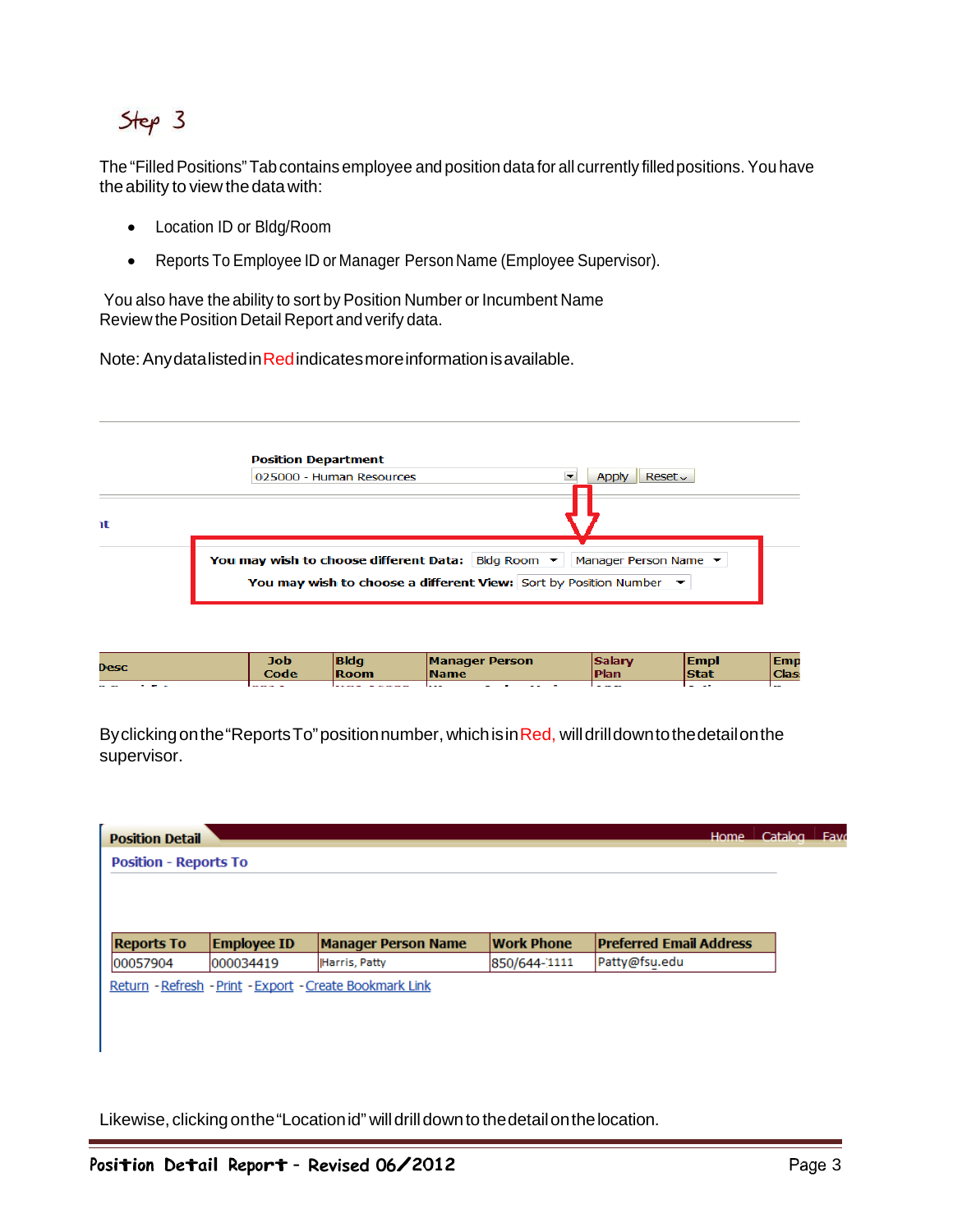| <b>Position Detail</b>               |             |             |                                                                  | Home           | Catalog     | $\perp$ Favorites. | <b>Dashboard</b> |  |
|--------------------------------------|-------------|-------------|------------------------------------------------------------------|----------------|-------------|--------------------|------------------|--|
| <b>POSN - Filled Location Report</b> |             |             |                                                                  |                |             |                    |                  |  |
|                                      |             |             |                                                                  |                |             |                    |                  |  |
|                                      |             |             |                                                                  |                |             |                    |                  |  |
| Location Id                          | <b>Bldg</b> | <b>Room</b> | <b>Desc</b>                                                      | <b>Address</b> | <b>City</b> | <b>County</b>      | <b>Country</b>   |  |
| 0223A6200                            | <b>UCA</b>  | A6200       | UNIVERSITY CENTER - BLDGA6200 282 CHAMPIONS WAY TALLAHASSEE LEON |                |             |                    | <b>USA</b>       |  |

Return - Refresh - Print - Export - Create Bookmark Link

NOTE: If your selected view indicates "Bldg/Room" the drill down will retrieve information about the employee.

To print, go to the bottom and select "Print" then choose Printable PDF or Printable HTML. To download the report to an excel spreadsheet, select Export > Excel, or select Export > Data > CSV Format (comma separated values) and then open it in Excel. (The latter is recommended in cases where the report data is displaying with merged cells.)

#### **Position Detail for Vacant Positions**

The "Vacant Positions" tab provides a list of vacant positions, which are in active status.

|                         | ואוספר גופונמת יוזי מתנתוות ממונמת יוזי מתחלמיפנמת מונמש יוזי באגמת מונמת א |                                                                     |                              |                                 |               |
|-------------------------|-----------------------------------------------------------------------------|---------------------------------------------------------------------|------------------------------|---------------------------------|---------------|
| OMNI                    | <b>Business Intelligence</b>                                                | Search All                                                          |                              | $\overline{\phantom{0}}$        | $\bullet$ Adv |
| <b>Position Detail</b>  |                                                                             |                                                                     | Home<br>Catalog              | Dashboards.<br><b>Favorites</b> |               |
| <b>Filled Positions</b> | Filled Pasitions - User Sortable<br><b>Vacant Positions</b>                 | Vacant Positions - User Sortable                                    |                              |                                 |               |
| $=$                     |                                                                             |                                                                     |                              |                                 |               |
|                         |                                                                             |                                                                     |                              |                                 |               |
|                         |                                                                             |                                                                     |                              |                                 |               |
|                         |                                                                             | $\blacksquare$ Data contained within this report was last loaded on |                              | 6/21/2012 01:43:01 AM           |               |
| $\equiv$                |                                                                             |                                                                     |                              |                                 |               |
|                         |                                                                             |                                                                     |                              |                                 |               |
|                         |                                                                             | <b>Position Department</b>                                          |                              |                                 |               |
|                         |                                                                             | $025000 - Hu =$                                                     | Reset $\sim$<br><b>Apply</b> |                                 |               |

#### **Vacant Position Detail**

|                                | Department Id: 025000<br>Dept Name Human Resources     |                 |            |             |                  |      |                    |                |      |            |             |             |      |            |
|--------------------------------|--------------------------------------------------------|-----------------|------------|-------------|------------------|------|--------------------|----------------|------|------------|-------------|-------------|------|------------|
| Position $\mathbb{A}^{\nabla}$ | <b>Position</b>                                        | Posn            | <b>FTE</b> | <b>Eff</b>  | <b>Effective</b> | Job  | Location           | <b>Reports</b> | Full | <b>Req</b> | <b>Conf</b> | <b>Fund</b> | Lim  | <b>End</b> |
| <b>Number</b>                  | Description                                            | <b>Status</b>   |            | <b>Stat</b> | <b>Date</b>      | Code |                    | To:            | Part | <b>Tmp</b> | dntl        | <b>Src</b>  | ited | Date       |
| 00054227                       | <b>HR Specialist</b>                                   | Approved 1.0000 |            | A           | 10/27/2011 9215  |      | 0223A6237 00057429 |                | F    | R          | Y           | E&G         | N    |            |
| 00055851                       | <b>Time &amp; Labor</b><br><b>Manager, HR</b>          | Approved 1.0000 |            | A           | 01/01/2004 9214  |      | 0223A6200 00057904 |                | F    | R          | Y           | E&G         | N    |            |
| 00055877                       | <b>HR Specialist</b>                                   | Approved 1.0000 |            | A           | 10/27/2011 9215  |      | 0223A6200 00057057 |                | F    | R          | N           | E&G         | N    |            |
| 00057053                       | <b>Senior HR</b><br><b>Specialist</b>                  | Approved 1.0000 |            | A           | 10/27/2011 9214  |      | 0223A6200 00051081 |                | F    | R          | Y           | E&G         | N    |            |
| 00080250                       | <b>Human</b><br><b>Resources</b><br><b>Career Pool</b> | Approved 1.0000 |            | A           | 03/14/2007 9215  |      | 0223A6200 00051536 |                | F    | R          | Y           |             | N    |            |
|                                | <b>Department Total and Count</b>                      |                 |            |             |                  |      |                    |                |      |            |             |             |      |            |

Helpful Uses: ReviewtimelimitedpositionsandC&GfundsourcepositionsandsubmitanePAF+transaction

#### toinactivatepositionsthatarenolongerneeded.

### Step 4

Initiate appointment actions and/or log a case using the FSU Service Center, if the information in the position detail is not correct.